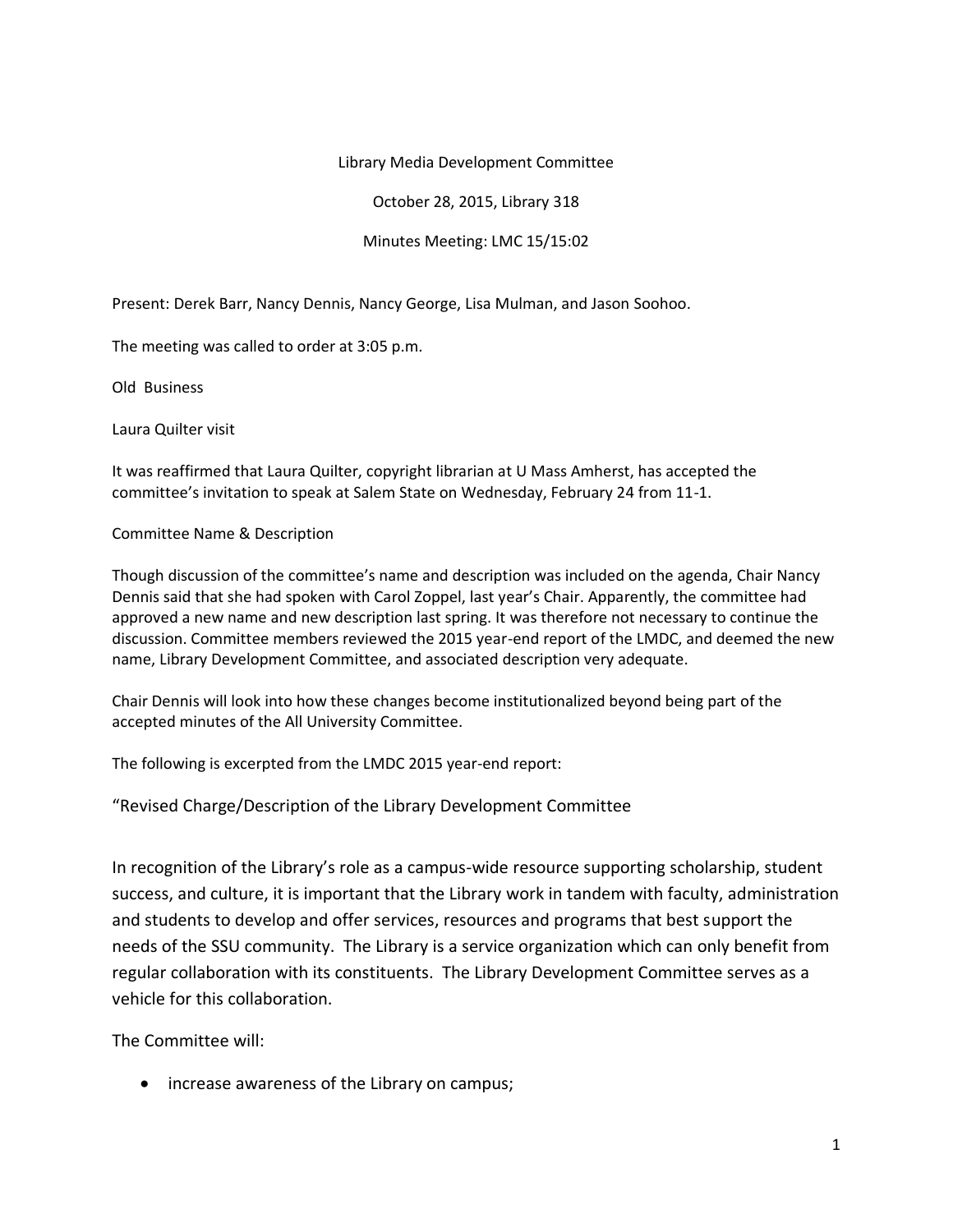- promote the Library and help it to be a cultural catalyst;
- aid the Library in developing and promoting exhibits and programming;
- advocate for the Library's position, role and resources on campus;
- enhance campus awareness of research methods and resources for research;
- collaborate with various academic departments and other units on campus such as CTI and ITS;
- create opportunities for outreach into the community.

The Committee is composed of: four faculty members (one from each area), two administrators (one from IT), three librarians, and one student. The Dean of the Library & Academic Support is an ex officio member of the Committee."

New Business

Following reaffirmation of the committee's new name and purpose, committee members brainstormed possible activities for 2015-16 and beyond. Suggestions included:

Publicity and programs for special collections within the library such as the Holocaust Collection and Archives

Establishment of a meeting place for graduate students

Classes for local residents, high school students, and special groups, like entrepreneurs on searching the internet

Outreach and marketing to the local community about access to library services, collections, and programs

Establishment of liaisons with local public libraries; joint offerings of programs

Build upon Education Librarian Jason Soohoo's outreach to area schools

Expansion of services for upper level undergraduates and graduate students

Establishment of a maker space

Holding receptions to publicize and celebrate special collections

Co-sponsoring of events with other groups on campus

Conduction of resume review workshops